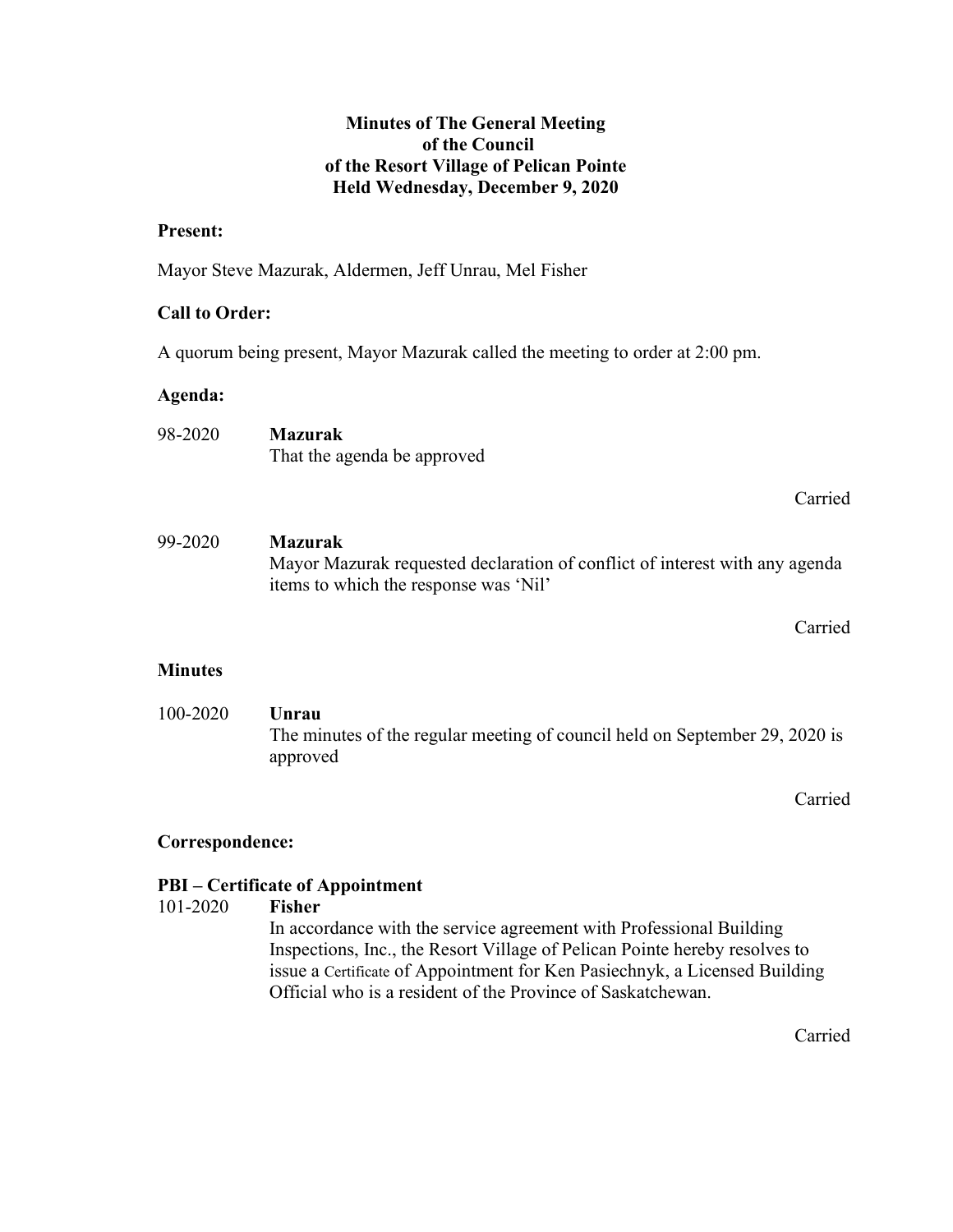# 102-2020 Mazurak That the Resort Village agrees to join with the RV of Sunset Cove, Island View and Glen Harbour to meet with the RM of McKillop concerning a road agreement Letter to Science and Economic Development Canada, Ottawa 103-2020 Mazurak That the Resort Village of Pelican Pointe will send a letter to Universal Broadband Fund in support of FlexNetworks in its application to obtain financing to deploy a fiber-to-the-Home network access to residents of our community. Clerk will also send a copy to the surrounding resort villages

asking if they will also show their support.

Carried

Carried

## Wood River Controls

 $\overline{a}$ 

Road Agreement

104-2020 Fisher

 That the resort village approves the request to have the internet tower wired to the garage panel box for electrical service.

Carried

#### Accounts Payable

105-2020 Fisher

That the accounts payable be accepted as presented.

Carried

#### New Business:

## RM of McKillop Lagoon Agreement

## 106-2020 Mazurak

 That the clerk should send a letter to the other resort village contributors and advise them that although we see some value in signing the Addendum, we would support a group decision NOT to sign in favour of staying with the original agreement

Carried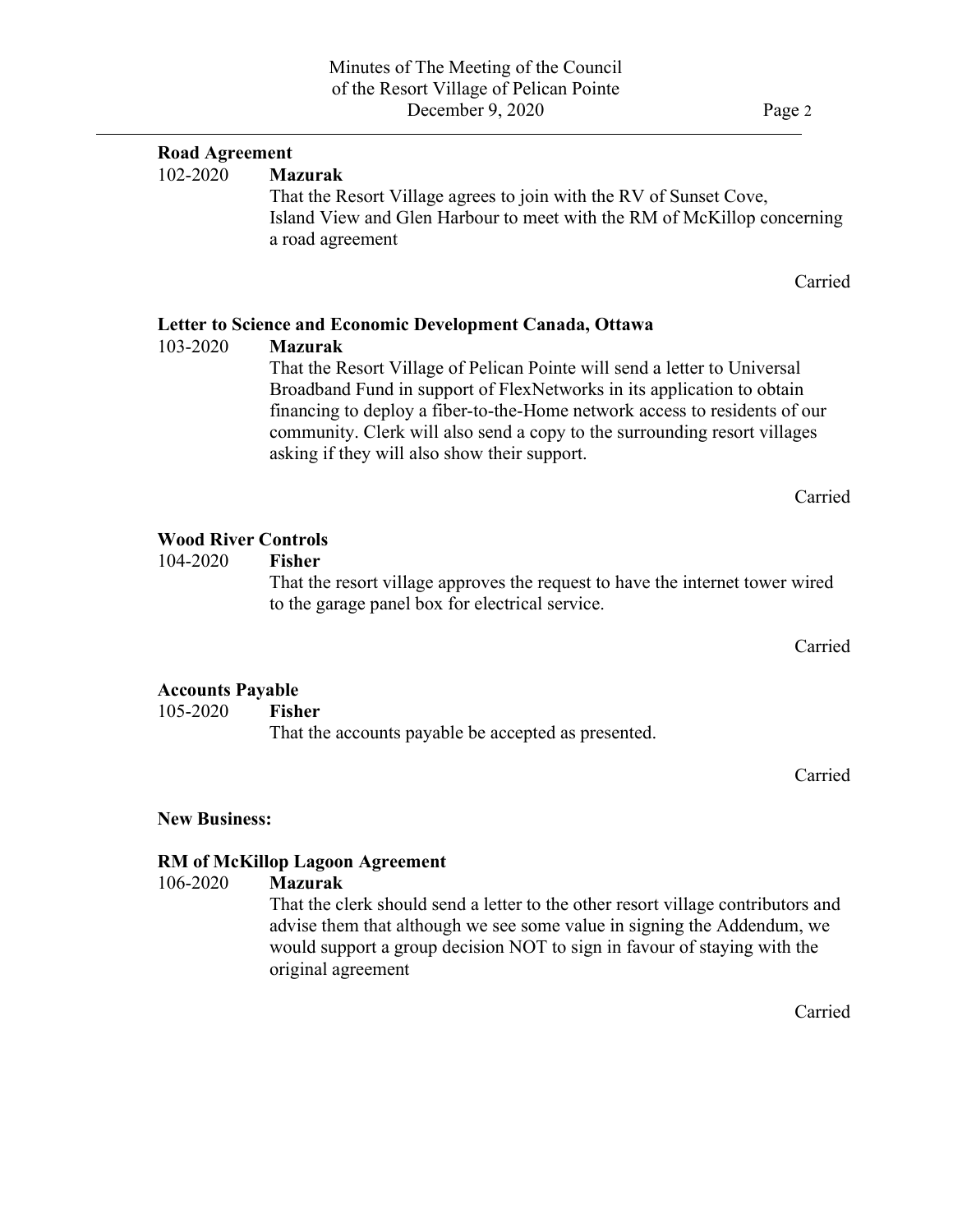## Office Inspection

107-2020 Unrau

That the Resort Village had an office inspection by UMAAS on November 19, 2020. The Clerk has met the requirements of education and experience to be issued the Standard Certificate of Qualification in Local Government Authority (Urban)

Carried

### Amendments to the Municipalities Act

 $\overline{a}$ 

108-2020 Mazurak

The Clerk attended a presentation on the upcoming changes to the Municipalities Act. Changes include: email as a form a mail, Municipalities may consider road maintenance agreements, all Municipalities must have a qualified administrator, regular council meetings must not exceed 60 days between meetings, appeal process simplified. Additional information will be distributed to council when obtained

Carried

### PARCS Annual Meeting Updates

### 109-2020 Mazurak

 Mayor Mazurak attended the PARCS annual meeting. The clerk is to make an application to SUMA for Insurance through their program.

Carried

#### Old Business:

#### Compliance for Administrator

110-2020 Unrau Compliance for Administrator has now been met

Carried

#### Next Meeting

111-2020 Fisher Next meeting is scheduled for February 17, 2021

Carried